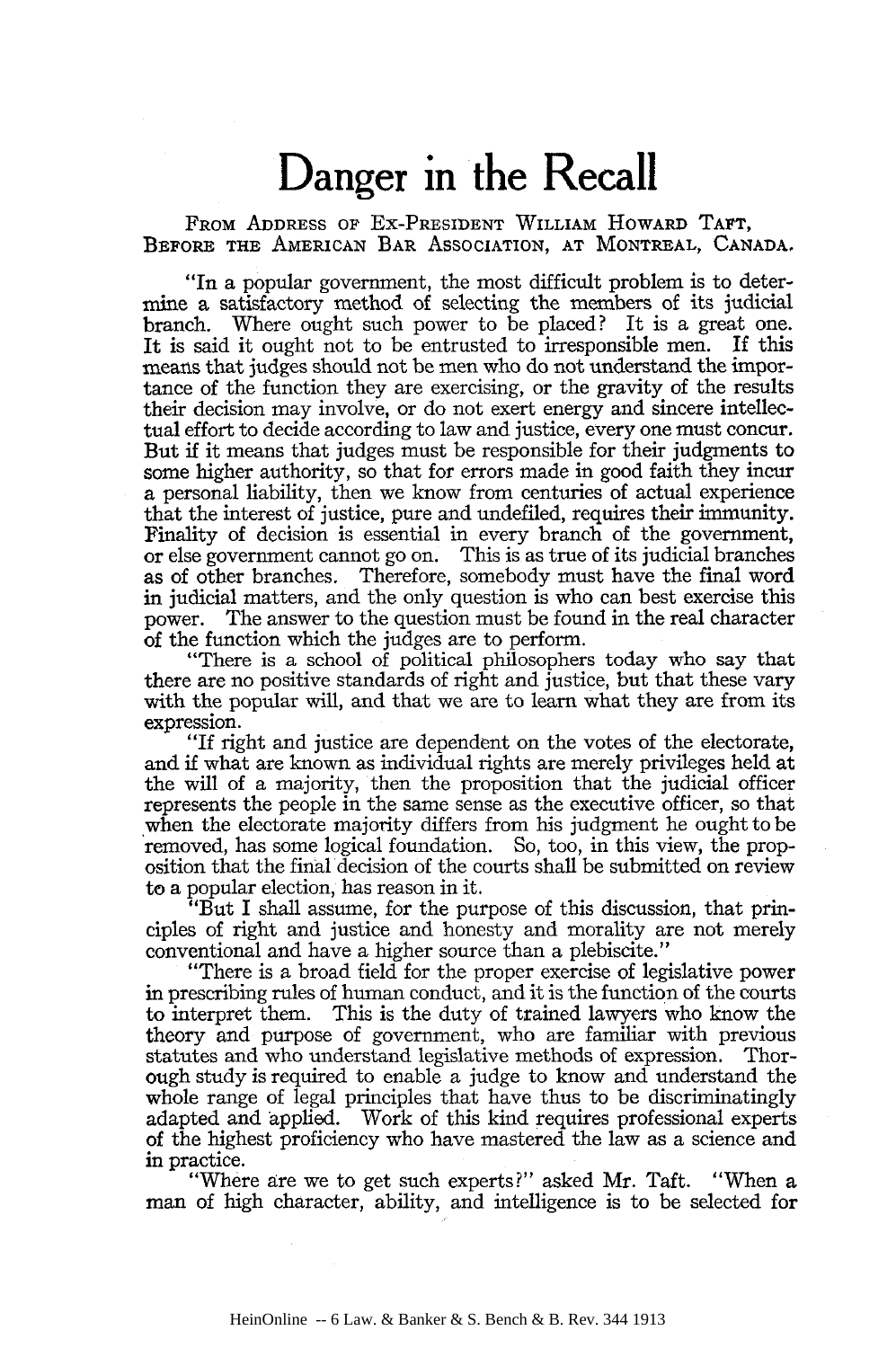the chief executive office, the electorate can be safely charged with electing one from the necessarily few candidates who are sufficiently prominent. But what of the searching out in the large profession a best expert, the man with real learning, with judicial temperament, with keenness of perception, with power of analysis and nice distinction, with large technical experience? Can he be found better by election or by appointment? There can be but one answer to this query. The selection can be really popular without resorting to an election. The chief executive elected by the people to represent them in executive work does, in appointing a judge, execute the popular will. He can search among the members of the bar and can inform himself thoroughly as to the one best qualified. Generally he has sources of information, both of an open and a confidential character, and if he is not himself a lawyer or personally familiar with the qualifications of the candidates he has an attorney-general and other competent advisers to aid him in the task."

Mr. Taft pointed out that for these reasons in every country of the world, except the cantons of Switzerland and the United States the judges were appointed and not elected. Mr. Taft said that a comparison between the work of the appointed judges and of the elected judges shbwed that appointment in the long run secured a higher average of experts for the bench.

The principle of the short ballot which was much put forward nowadays by reformers, really limited the election by the people to the chief executive and to legislators, and delegates to the elected executive the appointment of all other officers, including the judiciary. The executive who makes the appointments was properly held responsible to the public for the character of his selections.

Ex-President Taft said that they had had many able judges of popular election. The judges, however, of great and able instances who had been placed on the bench by election were instances of the adaptability of the American people and their genius for making the best out of bad methods and was not a vindication of the system. It had though resulted in the promotion to the judicial office of other judges who have impaired the authority of the courts by their lack of strength, clearness and courage, and who have shown neither a thorough knowledge of the customary law nor a constructive faculty in the application of it. Mr. Taft added: "Paradox as it may seem, the appointed judges are more discriminatingly responsive to the needs of the community and to its settled views than judges chosen directly by the electorate, and thus because the executive is better qualified to select greater experts."

"The result of the recent tendency is seen in the disgraceful exhibitions of men campaigning for the place of state supreme judge and asking votes, and the ground that their decisions will have a particular class flavor. This is the logical development of the view that a popular election is the only basis for determining right and justice; but it is so shocking and so out of keeping with the fixedness of moral principles which we learned at our mother's knee, and which find recognition in the conscience of every man who has grown up under proper influence, that we ought to condemn without stint a system which can encourage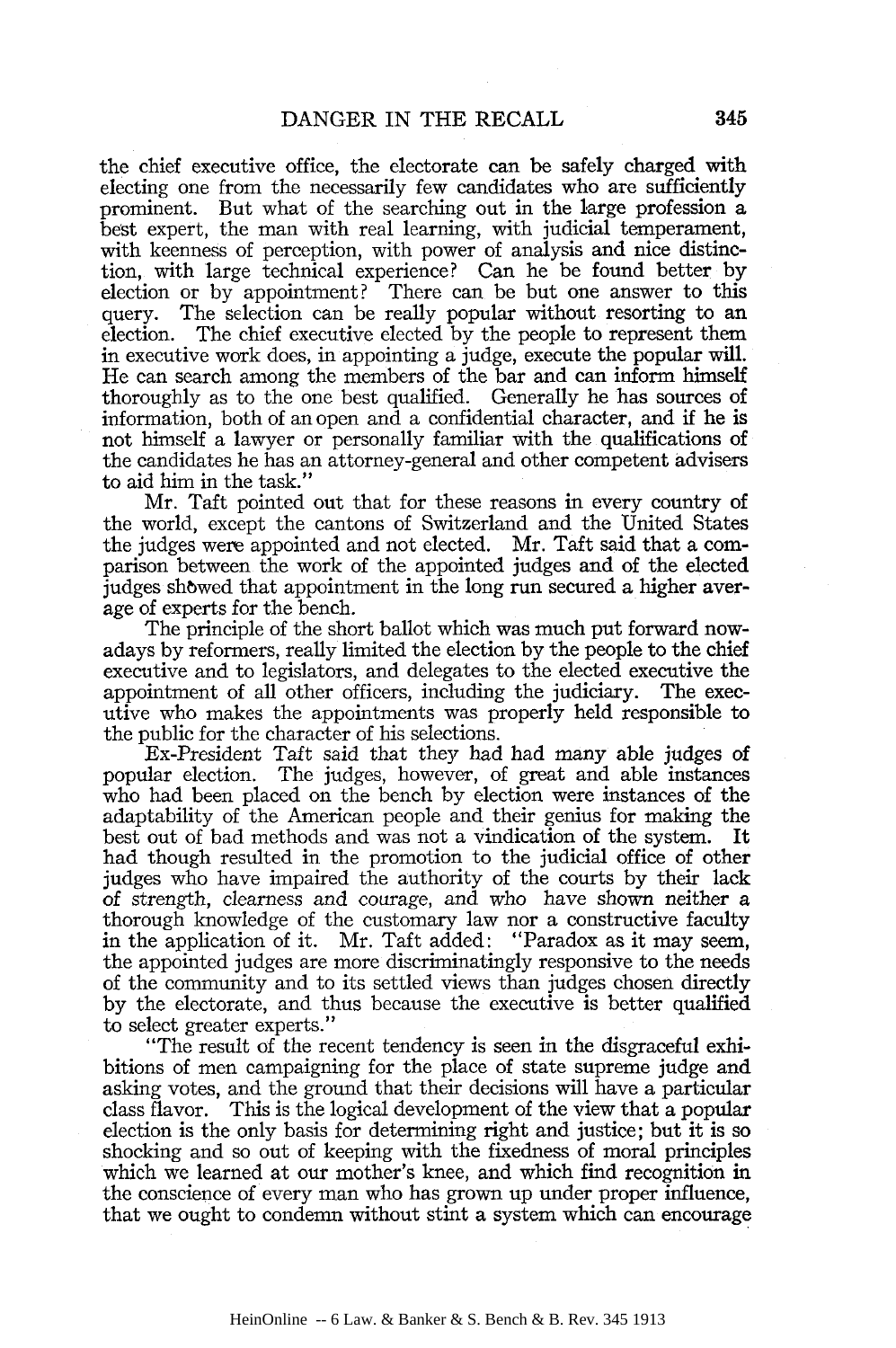or permit such demagogic methods of securing judicial position. Through the class antagonism unjustly stirred up against the courts, fiery faction is now to be introduced into the popular election of judges. Men are to be made judges not because they are impartial, but because they are advocates; not because they are judicial, but because they are partisan."

Mr. Taft admitted that politics played a part in the appointment of judges, and that they were selected from the dominant party. He denied though that this had resulted in the political control of the courts because the control of the government had naturally changed from one party to another in the course of a generation and this has normally brought to the bench judges from both sides. In addition if the judges were made independent by the character of their tenure, the continued exercise of the judicial function entirely neutralized in them any possible partisan tendency arising from the nature of their appointment.

Mr. Taft said that the judges originally were subject to recall by the king. Judicial recall was a case of atavism and was a retrogression to the same sort of tenure that existed in the time of the Stuarts until its abuses led to the act of settlement securing to judges a tenure during their good behavior.

"The states which have elective judges have gotten along somehow through the political capacity of the American people and the force of public opinion to make almost any system work. Under the present system a judge is certain to retain his position for a few years, and during that time at least he is free from interruption or the threat of popular disapproval. This certainty of tenure, though short, conduces to the independent administration of his office. As he draws near another election and hopes to have another term, it is true that his courage and his impartial attitude toward issues that have any political bearing are likely to be severely tested. Because the country has survived a judiciary largely selected in this manner does not seem to be a very strong reason why we should proceed to increase the evil effect of the short tenure by making it merely at the will of the plurality of those of the electorate who choose to vote.

"Other benefits from the life tenure in its effect upon the judges who enjoy it are that it makes the incumbents give their whole mind to their work, to learn before he can become of the always being judges, and to take vows, so to speak as to their future conduct. They must put aside all political ambition. One of the great debts which the American people owe to Mr. Justice Hughes is the example that he set in the last presidential election when the most serious consideration **was** being given to making him the candidate of the republican party. He announced his irrevocable determination not to enter the political field because he had assumed the judicial ermine.

"The federal judges have the power which the English judges have. They are so far removed from politics or the fear of election that the counsel before them exercise only the authority which their eminence as lawyers justifies. Under state statutes, following the tendency to minimize the power of the court, the judge is greatly restricted in the exercise of discretion to free the issue before the court from irrelevant and confusing considerations. The jury trial given by the federal